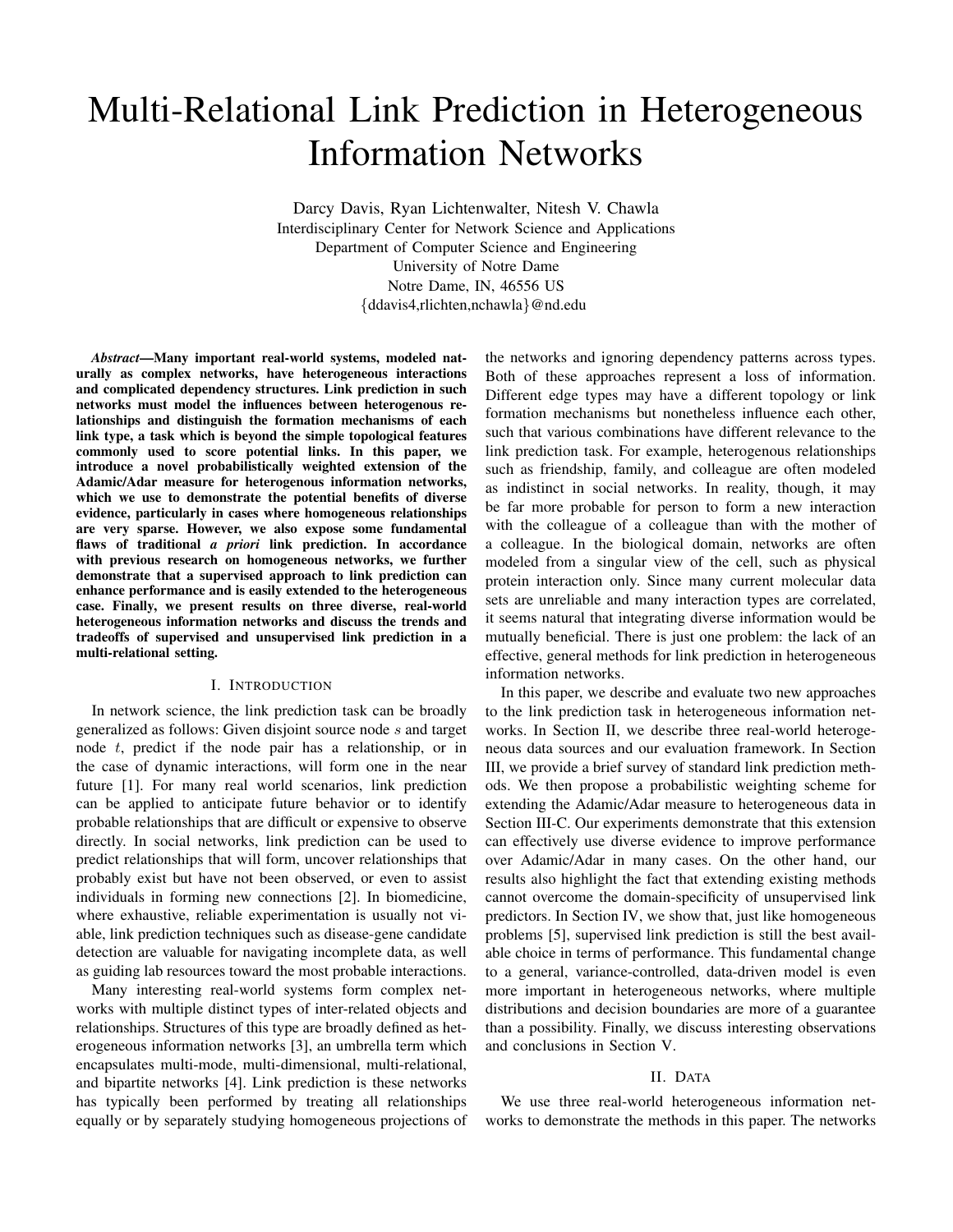were chosen from different domains and are considerably divergent in structure and relationship types, which will support the generality of our conclusions.

#### *A. YouTube Network*

The YouTube network is constructed from data crawled from the popular video sharing site in December 2008. The crawl collected information about contacts, favorite videos, and subscriptions. In total, it reached 848,003 users, with 15,088 users sharing all of the information types. These 15,088 users are the nodes in the social network, connected by a network of five different interaction types. These are the contact network (CN) of the user, shared contact with users outside of the network (FR), shared subscriptions (SBN), shared subscribers (SBR), and shared favorite videos (VID). Additional information about the data can be found in [6]. The basic edge statistics can be found in Table I.

## *B. Disease-Gene Network*

The disease-gene (DG) network was constructed from three individual data sets. As the name suggests, this network has two distinct node types, diseases and genes, with four edge types connecting them. The diseases are classified by Disease Ontology (DO) codes and the gene names are based on the HUGO Gene Nomenclature. Genetic association (G) links exist between diseases and genes in a bipartite fashion and represent known disease-gene associations extracted from the Online Mendelian Inheritance in Man (OMIM) database, Swiss-Prot, and the Human Protein Reference Database (HPRD). Protein-protein interaction (PPI) links connect pairs of genes in accordance with combined physical interaction data collected from HPRD, the Online Predicted Human Interaction Database (OPHID), and studies by Rual [7] and Stelzl [8]. Further details about these datasets, which are publicly available, can be found in [9].

Additionally, disease pairs are connected by a phenotypic (P) link if they are significantly co-morbid in real patients. For our purposes, co-morbidity can be broadly defined as cooccurrence in the same patients significantly more than chance. We included edges between disease pairs for which the cooccurrence (joint probability) is significantly greater at 95% confidence than the random expectation based on population prevalence of the diseases (product of marginal probabilities), as determined by a two-proportion z-test. Disease co-morbidity was calculated from real patient medical histories collected from a group of 77 physicians within a regional health system. This includes data for the last 12 years, from 1997 to 2009, with a total of 5.5 million visits for approximately 700,000 patients. Each data record is a single visit represented by an anonymized patient ID and a primary diagnosis code, as defined by the International Classification of Diseases, Ninth Revision, Clinical Modification (ICD-9-CM). For consistency with the first dataset, the ICD-9-CM codes have been converted to Disease Ontology codes based on mappings provided within the DO coding. Due to the hierarchical structure of the Disease Ontology (DO) codes, some disease pairs are



NODE AND EDGE COUNTS FOR THE YOUTUBE, DISEASE-GENE, AND CLIMATE NETWORKS.

connected by a "family" (F) link, where one disease is a more general hierarchical parent of the other. For example, *Toxic pneumonitis* is a type of *Pneumonia*. The family links supersede and replace phenotypic links, since these pairs are not separate diagnoses. For our experiments, family links form a separate fold which is always in the training set and are not predicted; they are simply an artifact of the code structure.

The disease-gene network consists of 703 diseases and 1,132 genes, and edge statistics can be found in Table I.

## *C. Climate Network*

The climate network used in the paper is constructed from 5 ◦ x 5 ◦ latitude-longitude gridded climate data, where each node is a physical location and edges represent similarity with respect to one of seven climate variables. The variables included are temperature (SST), sea level pressure (SLP), horizontal (HWS) and vertical (VWS) wind speed, precipitable water (PW), relative humidity (RH), and geopotential height (GH), each of which is represented as a distinct edge type. Similarity is measured in terms of Pearson correlation, with a threshold of 0.3. Every edge type can overlap with every other; a single node pair may have up to seven edges. Additional information about this network and the raw data can be found in [10].

Overall, the climate network included 1701 location nodes, and nearly all of which have some edges of all seven types. Edge details are provided in Table I.

#### *D. Evaluation Framework*

For all experiments, we use a 10-fold cross-validation stratified edge holdout scheme. We chose holdout evaluation since longitudinal data was either not available or not relevant for these networks. Link prediction is evaluated for each edge type x separately on all eligible node pairs  $(s, t)$ , where eligibility is defined as follows:

- 1) An edge of type x is not already present between s and  $t$  in the training set.
- 2) It is possible for s and t to have an edge of type x, according to domain rules (i.e. two disease cannot have a protein-protein interaction in the disease-gene network).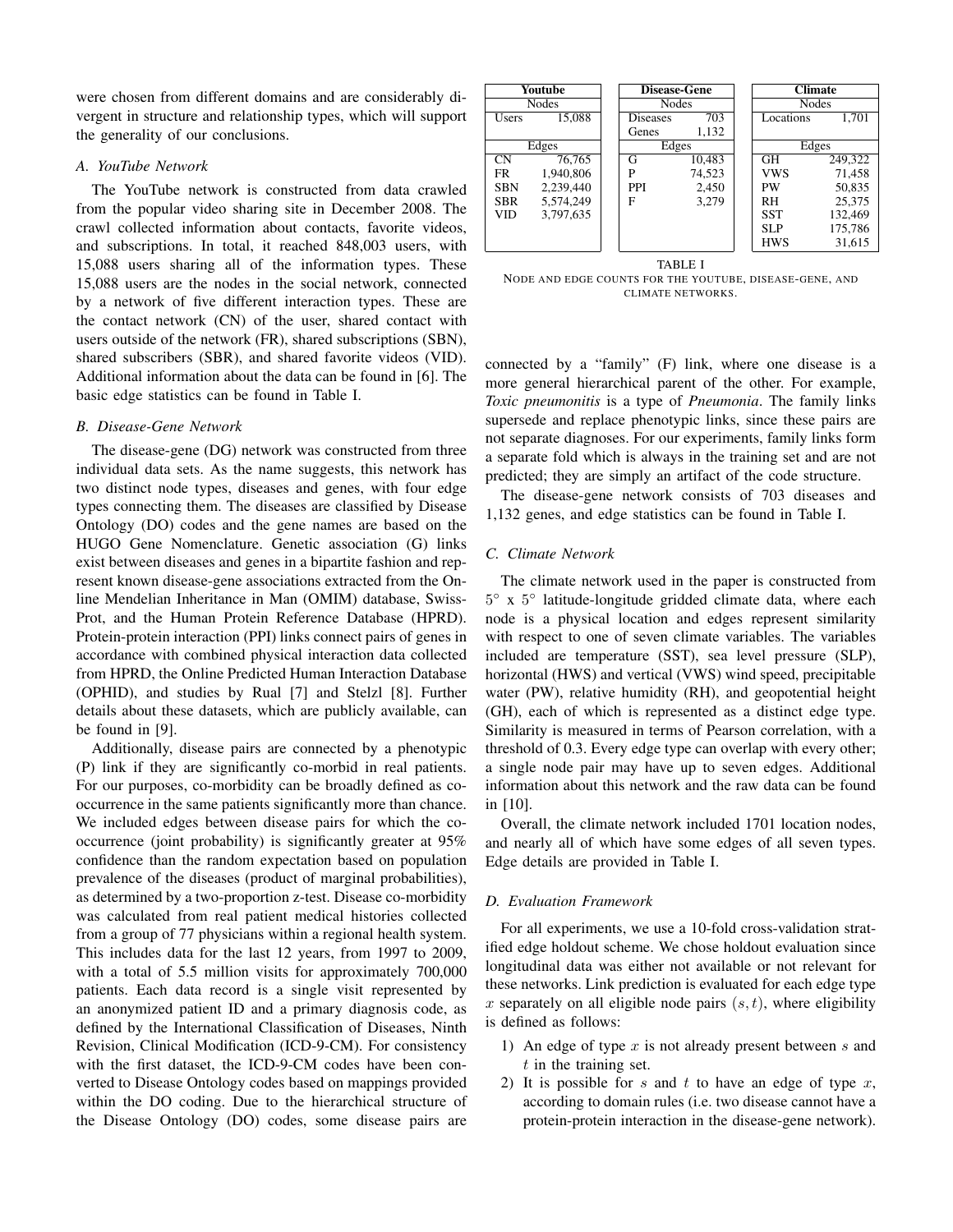Link prediction performance is evaluated separately for each edge type using area under the receiver operating curve (AUROC).

## III. UNSUPERVISED METHODS

There are many existing approaches to link prediction for standard networks with homogeneous edges, formulated for various link formation hypotheses. A survey of these methods is provided in [1]. In Section III-A, we briefly describe the unsupervised link prediction methods used in our experiments, which serve as a performance baseline and also as features for the supervised approach. We then introduce a novel unsupervised method for heterogeneous link prediction in III-C.

## *A. Homogeneous Link Prediction*

*1) Neighborhood Methods:* Many traditional link prediction scores are derived from the immediate node neighborhoods. The *preferential attachment* [11], [12] link prediction score for a node pair is the product of their degrees. *Common neighbors* [13] is another simple method which counts the common neighbors of  $s$  and  $t$ , which is the equivalent to the number of paths of length 2 between the nodes. *Jaccard's coefficient* [14] is the number of common neighbors divided by the total combined number of neighbors of both nodes. Another variation of common neighbors is the *Adamic/Adar* measure [15], which weights the impact of neighbor nodes inversely with respect to their total number of connections. Specifically,

$$
score(s,t) = \sum_{n \in N_s \bigcap N_t} \frac{1}{log(|N_n|)} \tag{1}
$$

where  $N_x$  is the set of common neighbors of node x. This inverse frequency approach is based on the assumption that rare relationships are more specific and have more impact on similarity.

*2) Path Methods:* A second class of link prediction methods are calculated based on paths between nodes. The *PageRank* algorithm of Google fame, first introduced in the academic sphere in [16], represents the significance of a node in a network based on the significance of other nodes that link to it. If we assume that linking to nodes that are important is desirable, an assumption implicit in preferential attachment prediction, then the PageRank of the target node represents a useful statistic. For our experiments, we perform the original, unoptimized PageRank calculation iteratively, checking for convergence of the vector of PageRank scores by calculating the Pearson correlation coefficient, r. After  $r < 0.85$ , we stop iterating and use the scores. Convergence generally requires under 10 iterations.

*Rooted PageRank* [1] is another link predictor derived from the original PageRank in which prediction outputs correspond to the probability of visiting the target node in the prediction during a random walk from the source. A parameter  $\alpha$ , the probability of restarting the walk at the source, allows the walker to avoid getting trapped in directed networks or dense areas. We use  $\alpha = 0.15$ . Again, prediction scores are determined after the walks converge. Especially with low to moderate values of  $\alpha$ , this may take many walk steps. In addition to the parameter, the rate of convergence depends on the size and local density of the network. In our implementation of RootedPageRank, we perform 100,000 steps at a time, checking each time whether or not  $r < 0.85$ .

The *PropFlow* predictor introduced in [5] is a path-based predictor that models the link prediction score as being propagated radially outward from the source. Starting from the source node with a score of 1, all neighboring nodes are given an equal share of the score (in the unweighted case), or  $1/|N_s|$ . The scores continue outward, summing together for nodes which are reached by multiple paths. For our experiments, we limit the path search to length 10.

## *B. Bipartite Link Prediction*

Recall that in the disease-gene network, the genetic edges have a bipartite structure. While preferential attachment and the path methods apply naturally to bipartite networks, the common neighbor methods are triangle-based and require modification. Note that for nodes  $s$  and  $t$ , each common neighbor *n* belongs to a unique path  $(s, n, t)$  of length two from  $s$  to  $t$ . In a bipartite network, nodes are always connected by paths of odd length. Thus, to extend common neighbors link prediction to bipartite networks, we simply count the number of unique paths  $(s, n1, n2, t)$  of length three from s to t. Similarly, we formulate bipartite Jaccard's coefficient as the number of unique paths of length three from  $s$  to  $t$  divided by the total number of unique paths of length three starting at either s or t. For Adamic/Adar, we replace the log term with

$$
log(|N_{n1}|)N_{n2}|)
$$

which, in bipartite networks, is equivalent to

$$
log(|N_{n1}| + |N_{n2}|)
$$

# *C. Multi-Relational Link Prediction for Heterogeneous Networks*

The link prediction methods described in III-A have no direct applicability to heterogeneous information networks other than treating all nodes and edges equally, which can be detrimental to their performance for many reasons. Different types contain different information by nature, and various combinations introduce different amounts of evidence to the link prediction task. This is particularly troublesome when node or link types have very different frequency or distribution, which is clearly the case in the real world networks we use. Even if these barriers could be overcome, considering all relationships equally provides no information about the type of link being predicted.

We now introduce a novel multi-relational link prediction (MRLP) method for heterogeneous information networks which addresses these shortcomings to predict the location and type of new edges. The most important component of the MRLP method is an appropriate weighting scheme for different edge type combinations. The weights are determined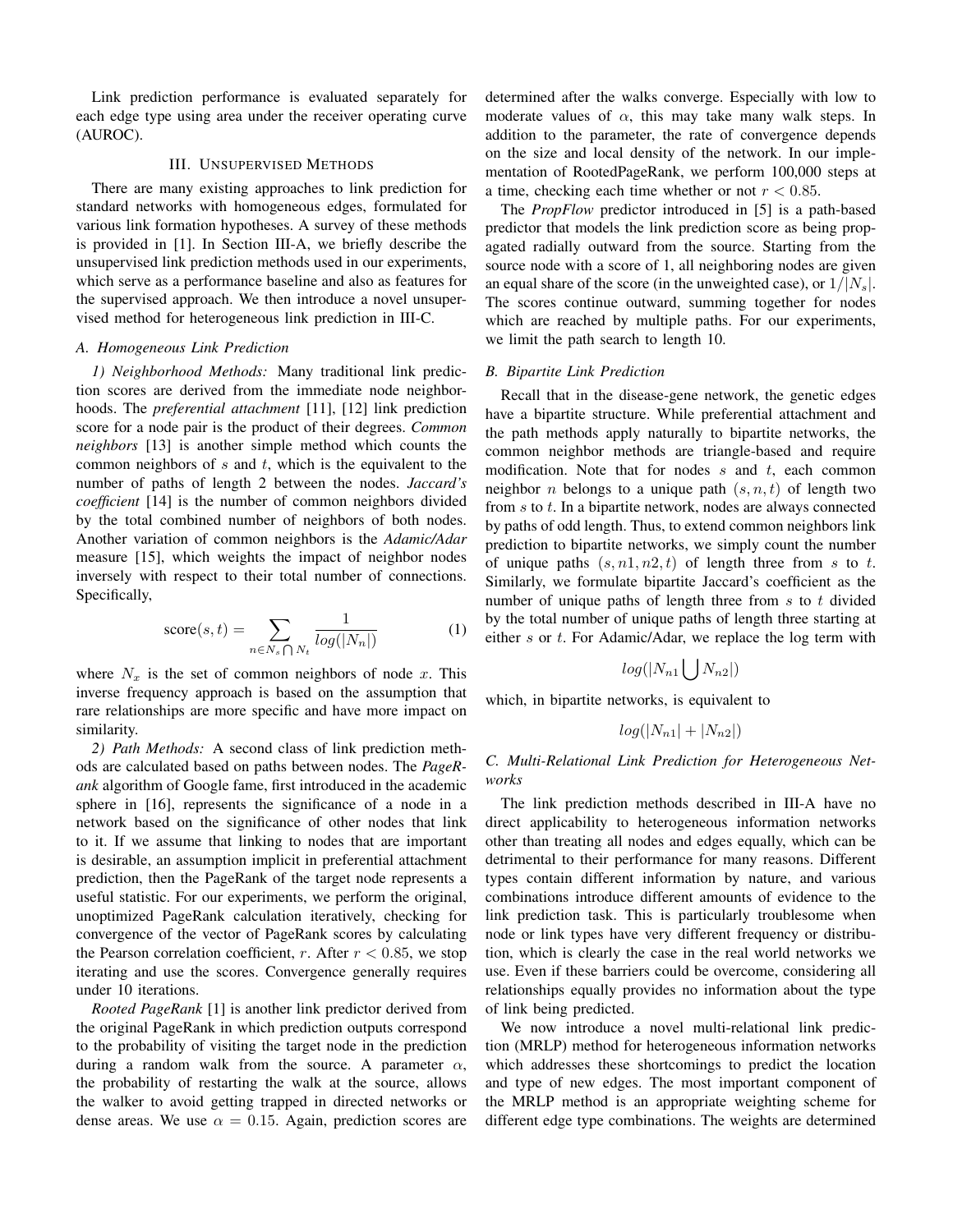

Fig. 1. This toy example demonstrates how to calculate the probability of a given edge type closing a partial triad structure based on triad census counts. These numbers do not represent a real network.

by counted the occurrence of each unique 3-node substructure in the network, traditionally called triad census [17] and more recently defined as counting 3-node graphlets [18]. The triad census trivially extends to heterogenous networks; the only difference is the number of unique structures. The triad census also provides the probability of each structure, which further translates to the probability that a partial triad is closed by each edge type. A pictorial example is shown in Figure 1. This conveniently translates to a non-arbitrary, data-justified weighting scheme. To account for frequency disparity, the probabilistic weights are normalized by the marginal probabilities of the edge types involved.

This multi-relational link prediction (MRLP) approach is a weighted extension of the neighborhood methods. Nodes s and t form a partial triad with each common neighbor  $n \in$  $N_s \bigcap N_t$ , and each partial triad provides a probabilistic weight based on the triad census. We can simply add the weights, which is equivalent to weighted common neighbors. Prediction scores are calculated individually for each link type of interest. Formally, the prediction score for edge type  $x$  between nodes s and t is

$$
score_x(s,t) = \sum_{n \in N_s \cap N_t} w_n \tag{2}
$$

where

$$
w_n = \frac{\sigma P(\text{edge\_type}(s, t) = x | \text{pattern}(s, n, t))}{P(\text{edge\_type}(s, n))P(\text{edge\_type}(t, n))}
$$
(3)

in which pattern $(s, n, t)$  describes the node and edge type pattern of the network path  $(s, n, t)$ . Also,

$$
\sigma = \begin{cases}\n1 & P(\text{edge\_type}(s, t) = x | \text{pattern}(s, n, t)) > P(x) \\
0 & P(\text{edge\_type}(s, t) = x | \text{pattern}(s, n, t)) = P(x) \\
-1 & P(\text{edge\_type}(s, t) = x | \text{pattern}(s, n, t)) < P(x) \\
\end{cases} \tag{4}
$$

where the sign is determined by statistical comparison rather than numerical. Statistical significance is determined by a two-tailed two proportion z-test with 99% confidence. As mentioned earlier, the denominator of the weight term is a normalization factor to account for the frequency disparity between edge types. The weighting scheme can suffer from the "zero frequency" or low frequency problem, which is particularly problematic in networks with a disproportionately large number of object and relationship types or many overlapping type combinations. Of course, the best solution is a larger sample, but this is often not available in practice. The problem, which is common to other probabilistic models such as Naive Bayes, can be combatted with many existing approaches such as smoothing operations. In our experiments, we set  $\sigma = 0$ if  $P(\text{edge_type}(s, t) = x | \text{pattern}(s, n, t)) < 5 \text{ or } P(x) < 10$ , which corresponds to frequencies too low for a valid z-test. We assume that due to very low frequency, removing the influence of these patterns does not substantially effect the performance.

Equation 2 can be extended to include the inverse frequency principle of the Adamic/Adar measure, since it has been shown to increase performance in many cases. The integration is direct except that the degree is counted only with respect to the relevant node types. The prediction score becomes

score<sub>x</sub>(s, t) =  
\n
$$
\sum_{n \in N_s} \bigcap_{N_t} w_n \frac{1}{\log \left\{ \frac{|N_n(t1)|}{|N_n(t1)| + |N_n(t2)|} \right\}} \quad (5)
$$

where  $t1 = \text{edge\_type}(s, n)$ ,  $t2 = \text{edge\_type}(t, n)$ , and  $|N_n(y)|$  is the number of edges of n with edge type y.

The weighting scheme used by MRLP obviously assumes that the dependence structure of new links will be similar to existing links, which we consider to be a common and reasonable assumption. However, it may be beneficial to determine the weights based only on "recently" formed links when time-series data is available, rather than characterizing all existing links. This is simply because newly formed links may not have the same topology as older links. Previous studies have detailed and advocated longitudinal evaluation schemes in systems where links form dynamically [5], [19], using longitudinal training, label, and testing intervals. This same interval scheme can be used to calculate the weights, counting only the partial triads formed by label edges and their common neighbors.

## *D. Results*

The unsupervised link prediction methods were applied to single-dimensional (one edge type) projections of each network for each relationship type. In all cases except for diseasegene associations, the networks were also one-mode (one node type) networks and the standard link prediction methods were directly applicable. The disease-gene association network is bipartite, so modified versions of the neighborhood methods were applied (see Section III-B). The multi-relational link predictor (MRLP) was applied to the heterogeneous networks with no projections required, but each link type is evaluated separately for meaningful comparison. The complete evaluation framework is described in Section II-D.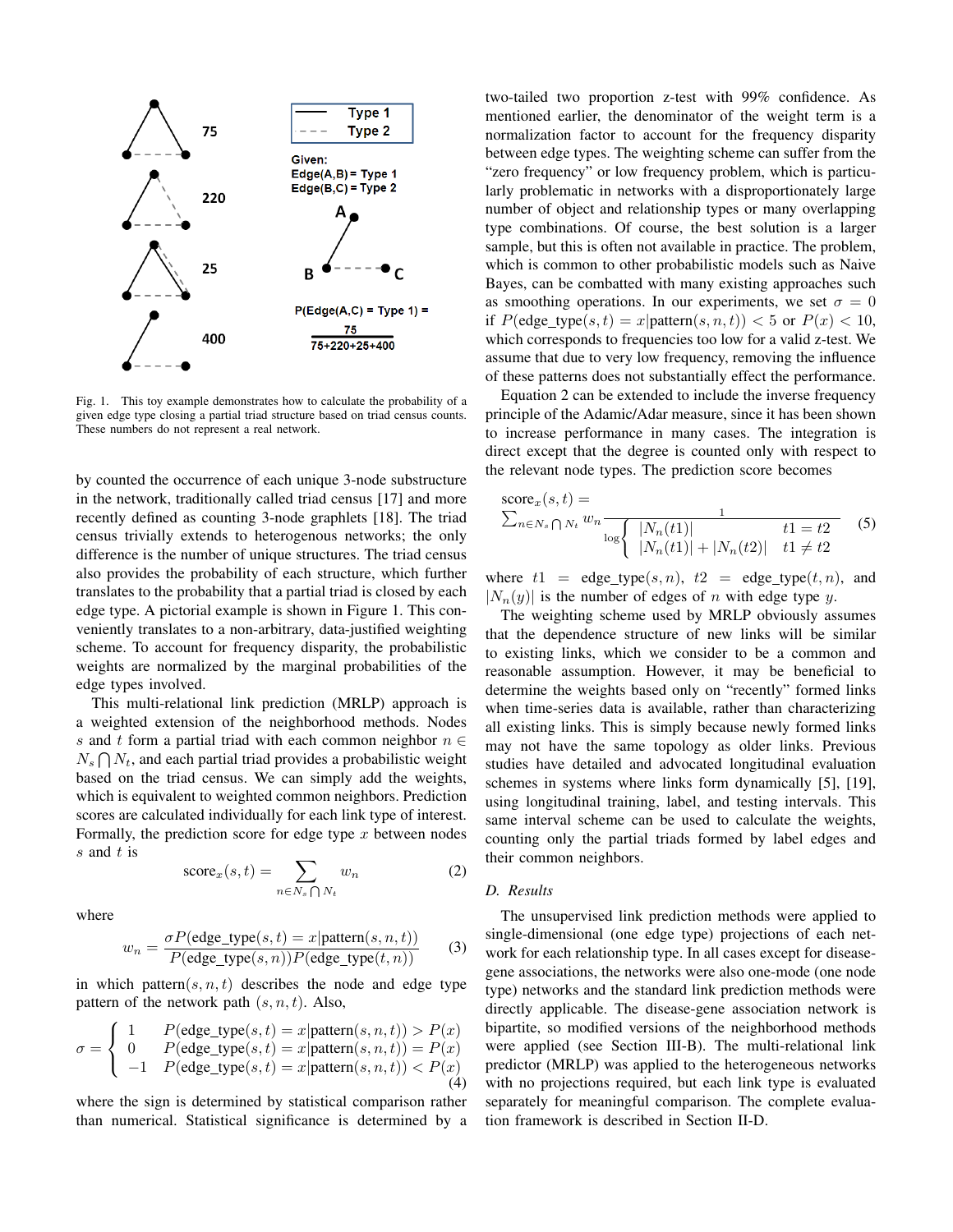|            | PA    | PR    | <b>RPR</b> | PF    | JC    | <b>CN</b> | AA    | <b>MRLP</b> |
|------------|-------|-------|------------|-------|-------|-----------|-------|-------------|
| YouTube    |       |       |            |       |       |           |       |             |
| <b>CN</b>  | 0.865 | 0.776 | 0.920      | 0.925 | 0.781 | 0.783     | 0.784 | 0.945       |
| FR         | 0.934 | 0.835 | 0.953      | 0.962 | 0.988 | 0.984     | 0.986 | 0.971       |
| <b>SBN</b> | 0.944 | 0.844 | 0.922      | 0.938 | 0.982 | 0.980     | 0.981 | 0.969       |
| SBR        | 0.946 | 0.851 | 0.964      | 0.973 | 0.987 | 0.988     | 0.989 | 0.973       |
| VID        | 0.957 | 0.868 | 0.901      | 0.904 | 0.968 | 0.971     | 0.973 | 0.943       |
| Disease    |       |       |            |       |       |           |       |             |
| G          | 0.903 | 0.786 | 0.933      | 0.951 | 0.957 | 0.951     | 0.956 | 0.974       |
| P          | 0.943 | 0.813 | 0.808      | 0.762 | 0.771 | 0.909     | 0.911 | 0.938       |
| PPI        | 0.827 | 0.723 | 0.888      | 0.888 | 0.786 | 0.788     | 0.789 | 0.808       |
| Climate    |       |       |            |       |       |           |       |             |
| GH         | 0.783 | 0.684 | 0.953      | 0.939 | 0.989 | 0.985     | 0.986 | 0.991       |
| <b>VWS</b> | 0.802 | 0.730 | 0.861      | 0.893 | 0.954 | 0.935     | 0.942 | 0.948       |
| PW         | 0.717 | 0.648 | 0.986      | 0.985 | 0.995 | 0.990     | 0.992 | 0.995       |
| RH         | 0.681 | 0.608 | 0.991      | 0.991 | 0.995 | 0.992     | 0.993 | 0.993       |
| SST        | 0.776 | 0.700 | 0.922      | 0.935 | 0.975 | 0.956     | 0.962 | 0.973       |
| <b>SLP</b> | 0.698 | 0.627 | 0.958      | 0.965 | 0.985 | 0.979     | 0.981 | 0.988       |
| <b>HWS</b> | 0.731 | 0.644 | 0.984      | 0.987 | 0.995 | 0.990     | 0.992 | 0.993       |

TABLE II

AUROC OF THE UNSUPERVISED LINK PREDICTION METHODS ON THE YOUTUBE, DISEASE-GENE, AND CLIMATE NETWORKS, COMPARED SEPARATELY FOR EACH LINK TYPE. THE METHODS APPLIED ARE PREFERENTIAL ATTACHMENT (PA), PAGERANK (PR), ROOTED PAGERANK (RPR), PROPFLOW (PF), JACCARD COEFFICIENT (JC), COMMON NEIGHBORS (CN), AND ADAMIC/ADAR (AA), AND THE MULTI-RELATIONAL LINK PREDICTOR (MRLP). THE BOLD NUMBERS INDICATE THE BEST PERFORMING UNSUPERVISED LINK PREDICTOR FOR EACH LINK TYPE. THE UNDERLINED NUMBERS INDICATE THE BETTER PERFORMANCE BETWEEN MRLP AND ADAMIC/ADAR, THE METHOD WHICH IT EXTENDS.

Performance results measured in AUROC for all of the unsupervised methods are shown in Table II. Methods in bold face indicate the best overall link predictor for the corresponding link type. First, we note that there is no universally dominant method, which is an expected result since unsupervised link prediction methods are domain-specific. Performance in all cases is fully dependent on how well the network of interest adheres to the pre-defined assumptions about link formation. For example, local neighborhood methods are clearly dominant in the YouTube network, a trait commonly observed in social networks [20], [21], [22], [23]. In the climate network, the Jaccard coefficient performs especially well, probably due to spatial autocorrelation [10]; that is, geographically proximate locations tend to have similar climate. In the disease network, each interaction type was best captured by a different method.

Like the other unsupervised methods, MRLP is also domaindependent, bounded by the same principles as Adamic/Adar. In Table II, the underlined numbers indicate the better performance between MRLP and Adamic/Adar, the method which it extends. Comparison of these methods provides more meaningful insight into the benefit of capturing heterogeneous evidence. In the disease-gene and climate networks, MRLP performs comparable to or better than Adamic/Adar for all link types. This result strongly supports our basic assumption that diverse evidence can enhance link prediction, and further shows that our MRLP capture some of this potential improvement.

In the YouTube network, MRLP vastly improves performance for predicting the contact network (CN) between users, but degrades performance for the other relationships. We suspect that the huge benefit of additional evidence for the contact network is due to the relative scarcity of contact links, many of which are consumed by hubs. This is coupled with a high level of overlap with the other link types. In fact, 76% of all node pairs with a contact edge also have at least one other interaction type, and each additional overlapping interaction drastically increases the likelihood of a contact edges. A graph detailing the high probability overlap and an illustration on a sample of the contact network is provided in Figure 2. The sample is the full two-hop contact neighborhood of a randomly chosen seed user, including all connections between the neighbors reached by the crawl. Unfortunately, the redundancy we just observed may be harmful to the denser link types.The degraded performances on the other link types in the YouTube network suggest that MRLP does not deal well with noise introduced when additional link types do not provide beneficial information.

## IV. SUPERVISED METHODS

A strong argument promoting a supervised approach to link prediction has been presented by previous work [5]. As we briefly mentioned in the previous section, the unsupervised link prediction methods can only perform well if the network link topology conforms to the *a priori* scoring function. This includes our multi-relational link predictor, which is limited by the same assumptions as the Adamic/Adar measure. We conjecture that other unsupervised methods could be extended to heterogeneous networks using similar probabilistic weighting schemes, but all *a priori* methods will have this same limitation. In heterogeneous information networks, the issue is exacerbated by the fact that multiple relationships may have vastly different formation mechanisms within the same system. For many real problems, such as the diseasegene network described in this paper, it is very unlikely that heterogeneous information types will share the same properties or distribution. In fact, even a single link type may form based on more than one mechanism. This supports the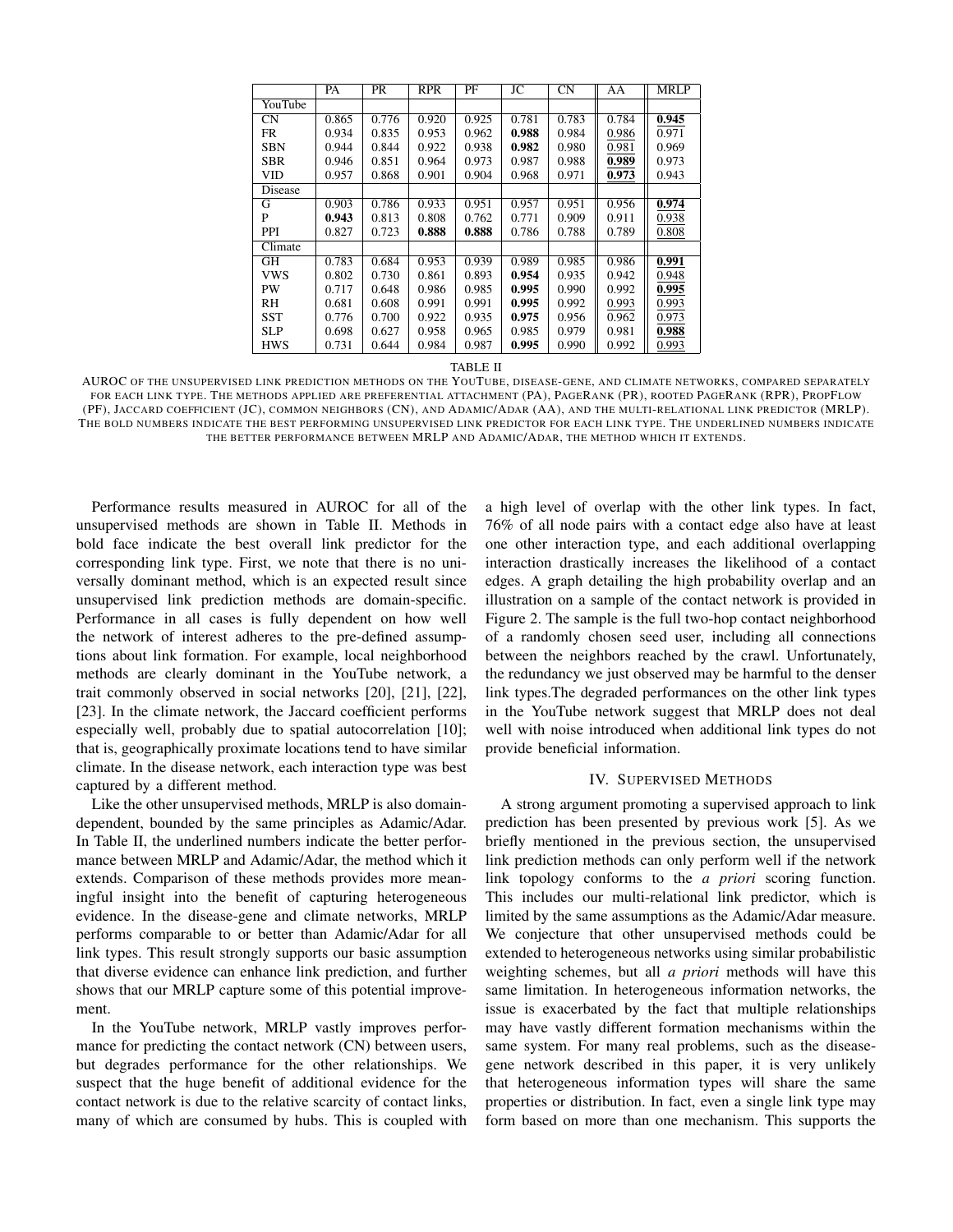



increases when other interactions are present.

(a) The probability of a contact edge for a given node pair  $(s, t)$  drastically (b) This sample from the contact network illustrates the high prevalence of overlapping interactions when a contact relationship is present. Black edges indicate edges which are contact-only. Red, purple, green, and blue edges correspond to 1,2,3,or 4 additional interactions types, respectively.

Fig. 2. This figure demonstrates that the contact interaction in the YouTube network overlaps heavily with other interaction types, which may partially explain the strong performance enhancement resulting from heterogeneous evidence.

case for a supervised data-driven approach. A well-designed classification framework is not domain-specific, can support multiple decision boundaries, and can more flexibly combine the information provided by individual topological features. The link prediction problem is also extremely imbalanced, beyond the bounds of most problems studied by the imbalance community. While unsupervised methods ignore class distribution by definition, there are many well established approaches to combatting imbalance in a supervised setting.

The primary limitation of a supervised approach, compared to network methods, is the richness of the data representation. Choosing features that sufficiently represent the information inherent in the network topology is a serious challenge. Even fairly simple features describing the topology can increase exponentially with the number of node and edge types, as well as with the depth of the neighborhood being described. In this paper, we use a quite limited description of the heterogenous structure of the network, avoiding the exponential behavior. However, as our results will show, the benefits of the classification framework substantially outweigh the loss of information caused by the data transformation.

#### *A. Classification*

We study the performance of supervised classification in two contexts: first, the performance we can achieve using only homogeneous projections of the heterogenous information networks; second, the performance we can achieve when we incorporate information from different edge types into the classification scheme.

*1) Feature Vector:* For each projection of the network, the homogenous feature vector contains a combination of simple topological characteristics and standard unsupervised link prediction methods from [1] in the high performance link prediction (HPLP) approach provided in [5]. These include many of the unsupervised prediction methods already discussed earlier. In short, for both the source and target node, we include node degree and node PageRank with  $d = 0.85$  [16]. For each pair, we also incorporate the common neighbors score, Jaccard coefficient, the Adamic/Adar method, the product of node degrees as a preferential attachment predictor, Rooted PageRank with  $\alpha = 0.15$ , PropFlow with  $l = 10$ , and the reciprocal of the shortest path from the source to the target up to 10 hops such that higher distances produce a 0 score.

*2) Homogeneous Link Prediction:* Within the 10-fold crossvalidation evaluation paradigm, for each of the 10% testing evaluation, we first use 80% of the total edges (8 folds) to generate a network and construct the feature vectors for training. The remaining edges in the training fold, 10% of the total edges (the 9th fold), produce another network from which we generate the class labels. Specifically, every node pair  $(s, t)$ which does not have an edge in the 80% network is an instance and a feature vector is constructed based on the 80% network. If that node pair appears with an edge in the 10% label fold, it will be labeled as a positive instance (class 1). Otherwise, if no link exists between pair  $(s, t)$  in either division of the training fold, it will be labeled as a negative instance (class 0). The result is a standard data set feature vector with class labels. The testing set is produced in a similar manner. We then use the entire training fold to generate the feature vector for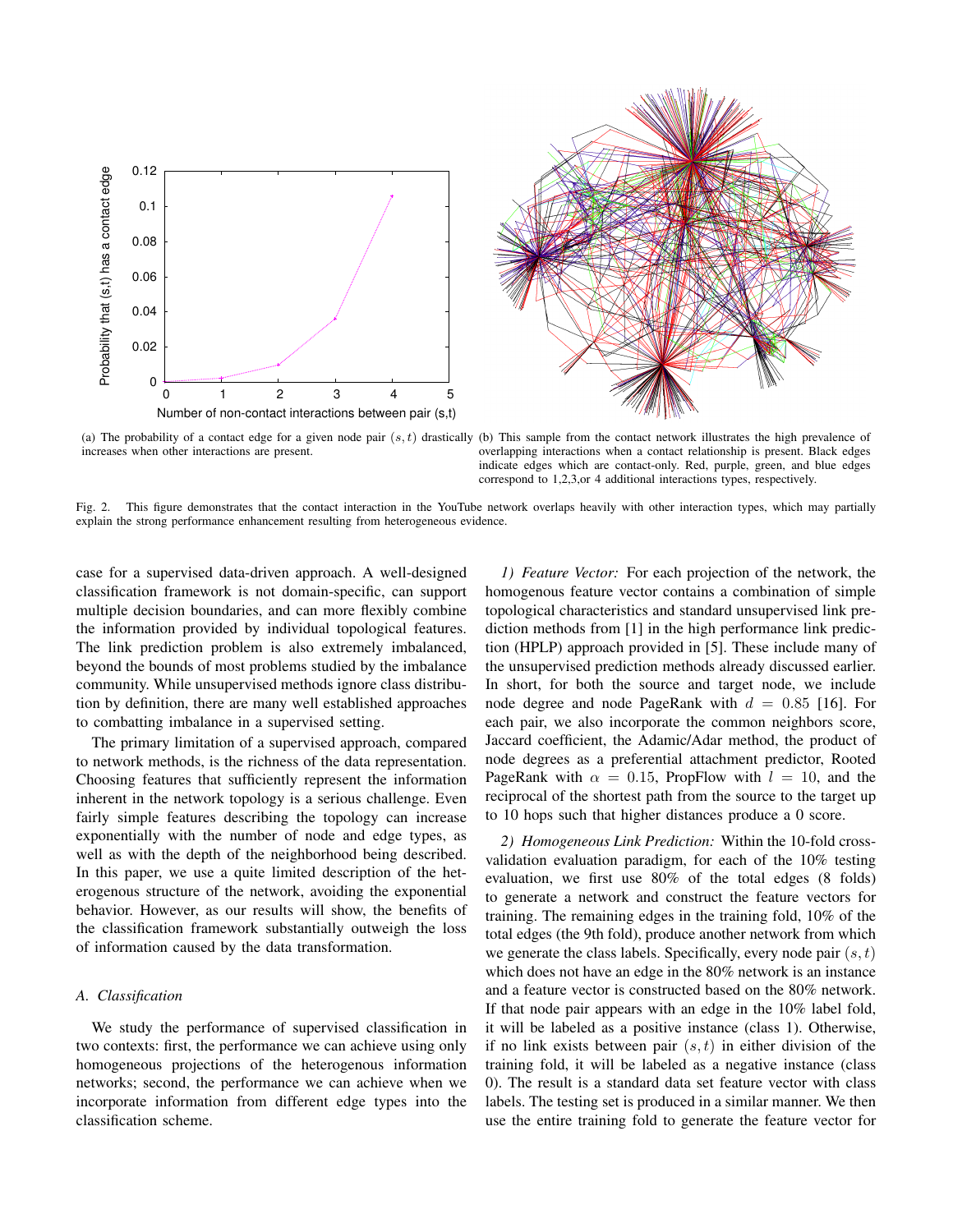testing, and the entire testing fold becomes the source for test labels. Just as it is unobserved in a standard classification task, the edges in the testing fold represent unobserved components of the total network topology with respect to the training procedure.

We can construct arbitrary models on this data; the only requirements we place on the classifier are that it accepts continuous features and binary class labels. We employ bagging [24] to reduce variance, but the chief challenge of the problem is class imbalance. To combat this without unfairly modifying the testing distribution, we undersample only the training set constructed within each fold so that the positives, links that actually exist, represent 25% of the data visible to the classifier. Each member of the ensemble for each fold sees all of the positives class instances from that fold and a different selection of negative class instances to achieve the indicated positive class representation. To increase both the speed and the performance of the classification step with respect to many alternative classification algorithms, we use random forests [25] within each bag. For each of the 10 bags, the forest contains 10 trees. We refer to this procedure as the high performance link prediction (HPLP) framework [5].

*3) Heterogeneous Link Prediction:* We now extend HPLP to the multi-relational case (MR-HPLP). To create the heterogeneous information classifier, we combine the data sets produced by each of the homogeneous projections. This method still loses information from the complete network, but allows us to employ readily available prediction scores. The combination of data sets is complicated by differences across the homogeneous projections. For the classification of each edge type, we must compose a separate amalgam of features for training from each of the other homogeneous projections. We can only test on unobserved edges in the projection in which we are predicting, but we can include in our feature vector whatever information we like from other projections. We can, for instance, include labels for edges that exist only in the test fold of other projections so long as they do not exist only in the test fold for the projection in which we are predicting. This requires generating all-pairs predictions for each projection separate from the testing process of the unsupervised and supervised homogeneous classification steps. Equation 6 provides an example of the amalgamated feature vector for projection 2 where  $x(i)$  designates a feature in projection  $i$  with Greek letter subscripts showing different features for a given projection,  $y(i)$  designates a label in projection  $i$ , and the class occupies the final column.

$$
x(1)_{\alpha}, x(1)_{\beta}, x(1)_{\gamma}, y(1), x(2)_{\alpha}, x(2)_{\beta},
$$
  
\n
$$
x(2)_{\gamma}, x(3)_{\alpha}, x(3)_{\beta}, x(3)_{\gamma}, y(3), y(2)
$$
\n(6)

#### *B. Results*

The supervised link prediction results using both individual (HPLP) and multiple (MR-HPLP) relationships are shown in Table III. For convenient comparison, we include the best unsupervised result from Table II. It is immediately clear that the supervised framework is dominant, outperforming the best unsupervised methods in all cases but one. Similarly, in

|            | Best (Unsupervised) | HPLP  | MR-HPLP |
|------------|---------------------|-------|---------|
| YouTube    |                     |       |         |
| <b>CN</b>  | 0.945               | 0.957 | 0.973   |
| <b>FR</b>  | 0.988               | 0.992 | 0.992   |
| <b>SBN</b> | 0.982               | 0.996 | 0.996   |
| SBR        | 0.989               | 0.996 | 0.996   |
| <b>VID</b> | 0.973               | 0.985 | 0.984   |
| Disease    |                     |       |         |
| G          | 0.974               | 0.992 | 0.988   |
| P          | 0.943               | 0.958 | 0.958   |
| <b>PPI</b> | 0.888               | 0.898 | 0.902   |
| Climate    |                     |       |         |
| <b>GH</b>  | 0.991               | 0.986 | 0.993   |
| <b>VWS</b> | 0.954               | 0.966 | 0.967   |
| PW         | 0.995               | 0.995 | 0.996   |
| RH         | 0.995               | 0.996 | 0.996   |
| SST        | 0.975               | 0.982 | 0.983   |
| SLP        | 0.988               | 0.985 | 0.992   |
| <b>HWS</b> | 0.995               | 0.995 | 0.996   |

#### TABLE III

AUROC COMPARISON OF SUPERVISED LINK PREDICTION USING FEATURES CONSTRUCTED FROM EITHER THE HETEROGENEOUS (MR-HPLP) NETWORKS OR HOMOGENEOUS PROJECTIONS (HPLP) FOR EACH LINK TYPE. THE (BEST) UNSUPERVISED PERFORMANCE IS ALSO PROVIDED FOR EASY REFERENCE; THE SPECIFIC METHOD VARIES ACROSS TYPES. THE BOLD NUMBERS INDICATE THE OVERALL BEST LINK PREDICTOR FOR EACH LINK TYPE.

all cases but one, MR-HPLP performs comparable or better to HPLP in all cases. The reason for the exceptions is not currently apparent, and is an avenue for future work. In many cases, the improvement gained by using MR-HPLP is somewhat minimal. This is not necessarily a detriment, and it is possible that the performance is nearing the saturation point for some interaction types. Also, on the other hand, MR-HPLP also shows low or negligible losses, which indicates better robustness to noise.

#### V. DISCUSSION

In this paper, we introduced two approaches to the link prediction problem in heterogeneous information networks. Our unsupervised multi-relational link predictor (MRLP) is an extension of the common Adamic/Adar approach. We also used heterogeneous topological features within a supervised framework for high performance link prediction (HPLP). Using experiments on three real-world networks from diverse domains, we discussed the performance trends and tradeoffs and conclude that supervised link prediction is the superior approach to link prediction in non-trivial networks, heterogeneous or not.

While our MRLP is only one of many ways to formulate or extend a topological link predictor for multi-relational data, we believe our experiments demonstrate some important trends of general interest. There is certainly information to be gained by integrating heterogeneous data, especially when homogeneous data is sparse. However, even when weighted, extended, and otherwise modified, unsupervised link predictors are still domain-specific and inflexible. This limitation is magnified in heterogeneous information networks. The most compelling natural network problems, such as human social